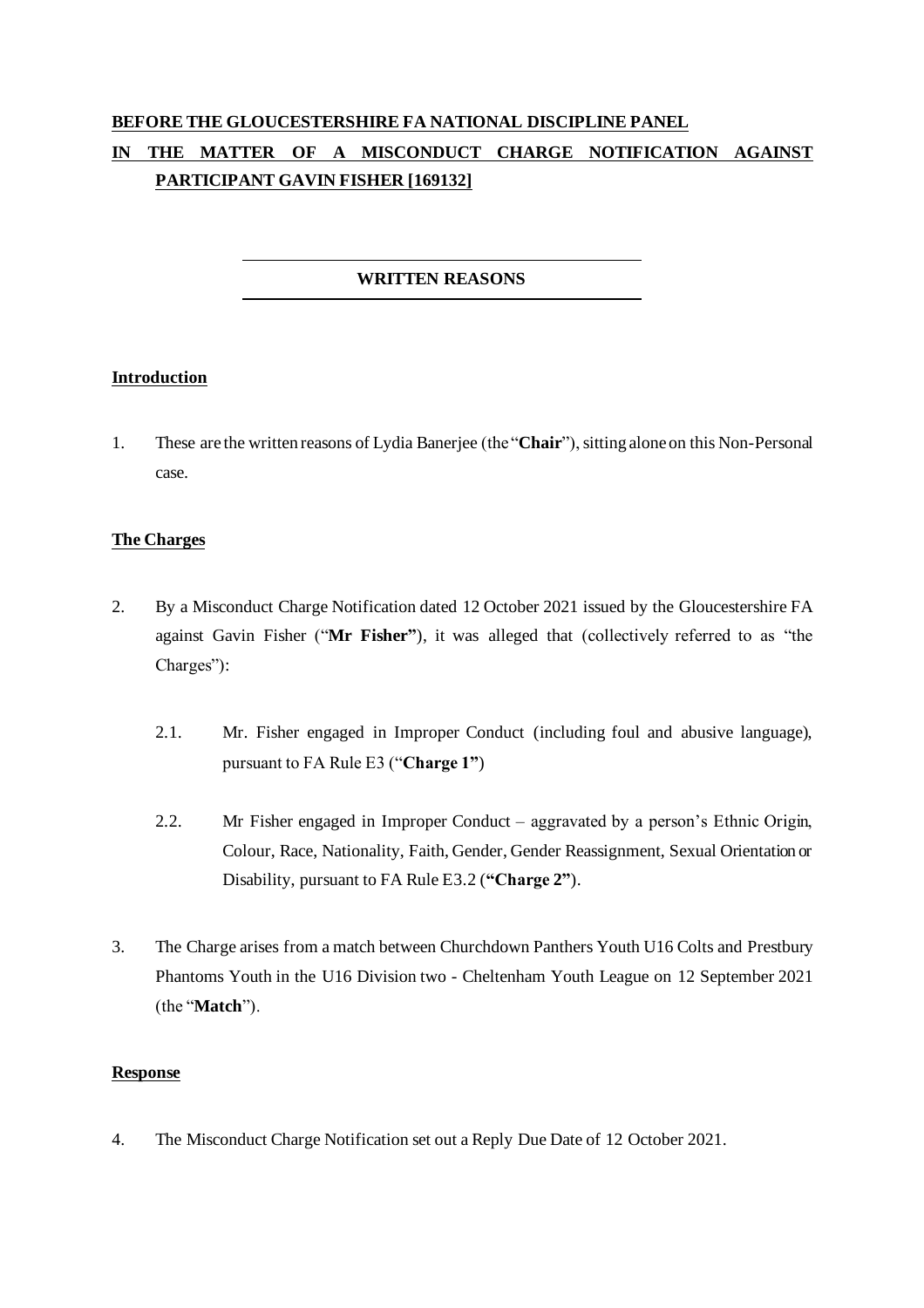5. A response was received denying the Charges. The Response requested consideration on the papers.

#### **Liability**

- 6. For the issue of liability, the applicable standard of proof is the balance of probabilities; i.e. is it more likely than not that the Charges as alleged are proven to have taken place?
- 7. I have received evidence from:
	- a. Chris Isaac, the Match Official;
	- b. Andrew Moore, Coach for Churchdown Panthers U16 colts;
	- c. Huw Roberts, Club Secretary for Prestbury Phantoms AFC;
	- d. Mr Fisher; and
	- e. Dan Blenkinsopp, an individual associated with Prestbury Phantoms AFC.
- 8. Mr Isaac reported that he issued Mr Fisher with two yellow cards for dissent, he also reported that after the game while walking to his car Mr Fisher said: "*I have seen blind referees have a better game than you" "you're aJjenk"*. Mr Isaac was also contacted by Mr Powell at the FA and asked a number of questions about the Match. Of relevance to the Charges he confirmed his report in relation to the comment after the Match. In addition, he was asked whether he heard or was made aware of any potentially discriminatory remarks made by Mr Fisher. Mr Isaac confirmed that he did not hear any discriminatory remarks and nor were any reported to him.
- 9. Mr Moore provided a report later adopted into a statement in which he said:

*"At halftime I noticed that he was arguing with the ref. I couldn't hear what was being said but the parent was very agitated and the ref calm. The ref said something like "I can make it 2 yellow cards if you like" in response to a comment made by the parent. The ref then walked*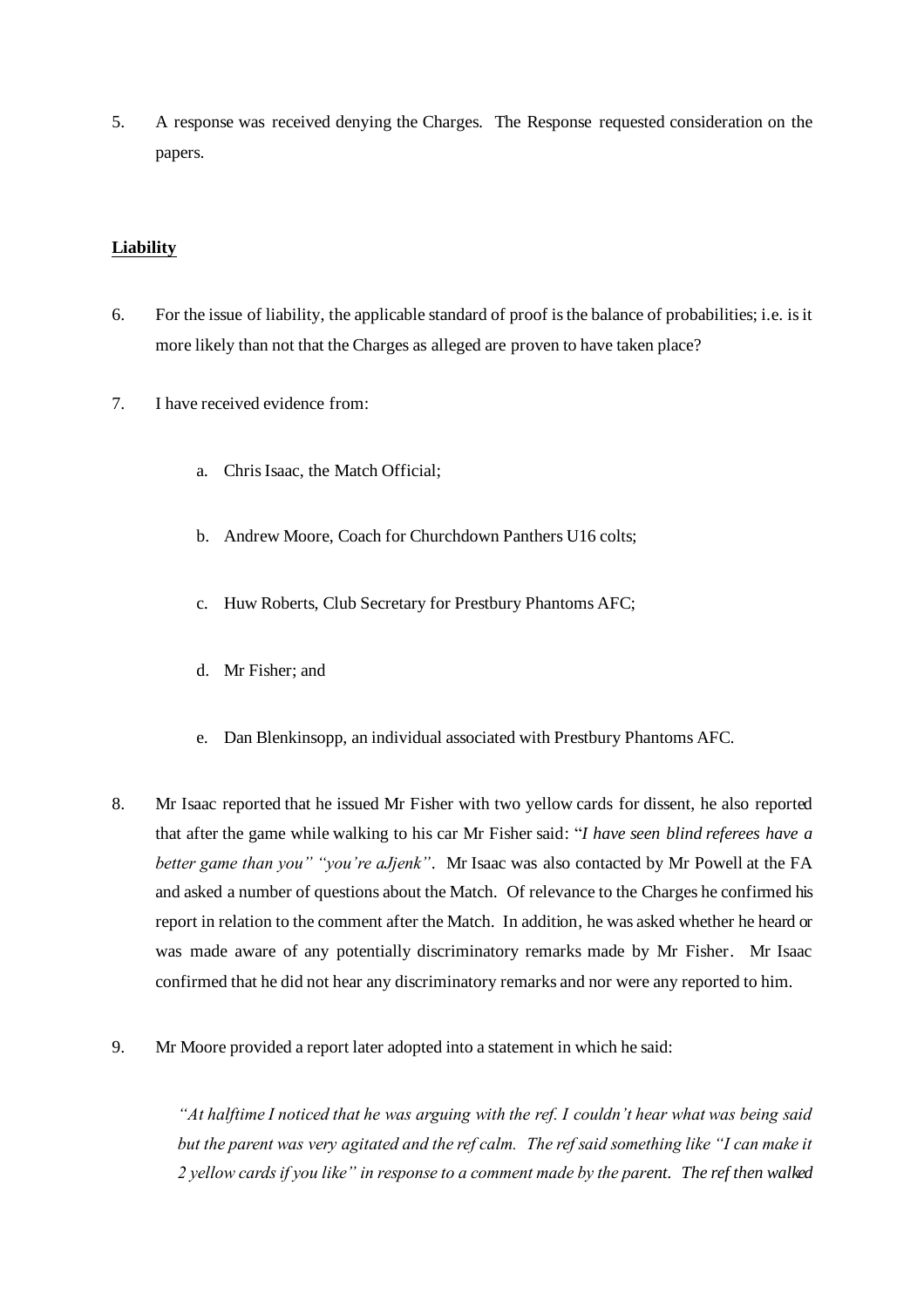*away to start the second half. At this point I distinctly heard the parent say "You black c\*\*t" to the ref. The ref did not appear to hear this comment, but the Prestbury Coach did and asked his own young son who was standing near the parent to come over to him as he shouldn't hear things like that.*

*I must stress that the Prestbury Coach was not part of this incident and was not arguing with the ref at halftime. However, he did not reprimand the parent or ask him to leave the technical area.*

*…*

*The comment made by the parent was audible to me (and the Prestbury Coach) and I was approx. 15 yards away. I do not know if any of the players heard it although there were Prestbury subs in their technical area at the time."*

- 10. Mr Roberts confirmed that no committee member was present at the Match and provided general evidence as to expectations at the club and the steps taken by the club to remind parents, players and coaches of expectations. He also outlined the steps the club take in relation to reports of inappropriate behaviour. He confirmed that actions were taken in relation to the first yellow card but indicated that the club were not aware of any second yellow card and nor was any complaint made to them about wider conduct and so no further action had been taken.
- 11. Mr Fisher denied making either comment. He suggested Mr Moore would not have been able to hear any comment from 15 yards away if he could not hear the discussion which had taken place before it. He also challenged the account of Mr Isaac on the basis that Mr Isaac said that he had issued two yellow cards and only one is on the system. At the same time Mr Fisher relied on Mr Isaac's statement that he had not heard any discriminatory comments and nor had any been reported to him. Mr Fisher admits that he said to Mr Isaac "*jank"*, '*you are a jank referee'*. Which he said was not '*the end of the world'*. Mr Fisher admits that he shouted at Mr Isaac and referred to him as a jank. He says sorry for shouting, it is not clear if that applies also to describing him as 'jank'.
- 12. Mr Blenkinsopp confirmed that he was present when Mr Isaac was speaking to Mr Fisher at half time. He confirms that Mr Fisher was shouting in an aggressive manner and that he told him to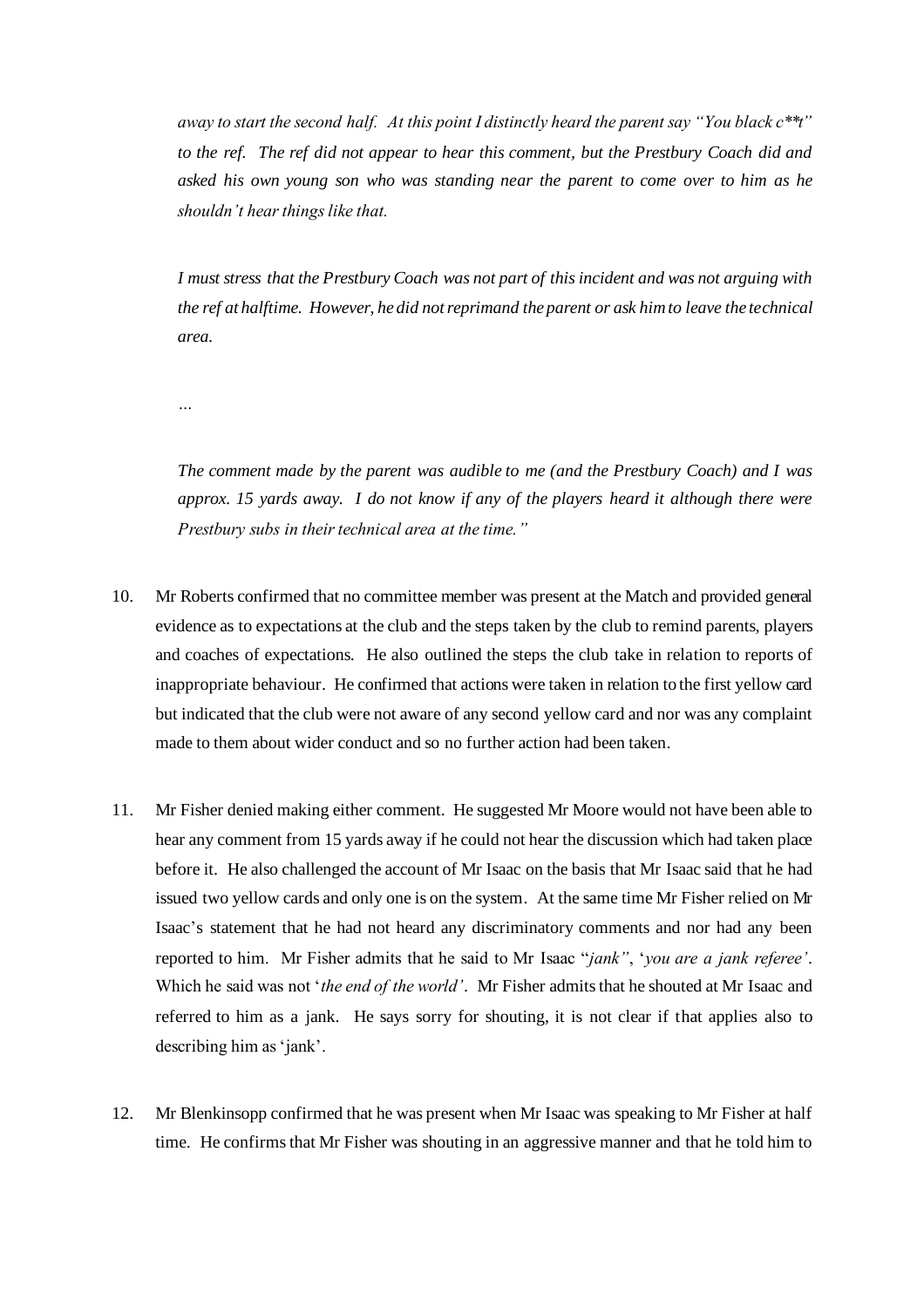calm down to no avail. He also states that he did not hear him swear or use any language that would be considered of a racist nature.

- 13. I have to apply the balance of probabilities. Mr Fisher clearly acted inappropriately in relation to his shouting at the referee leading to a yellow card.
- 14. Charge 1 has a number of parts, it is phrased as *"this is in reference to him receiving a Non-Playing Participant Red Card for receiving a second Caution in the same match, and/or comments to the Match Official after the game of "I have seen blind Referees have a better game than you" or similar, and/or "you're jenk" or similar. It is further alleged that this is an aggravated breach as defined by FA Rule E3.2 because it includes a reference to colour. This refers to the comment(s) "black cunt" or similar."*
- 15. Taking these points in turn. It is clear that there is an issue over whether a second caution was formally issued. I am told that it does not appear on the system and that the Club were not made aware of it. Mr Fisher has denied being given a second yellow card and states that he was not removed from the technical area as one would expect had the card been issued. It seems to me that the report of the match official has been called into question. Given that this point has been put in dispute by both the Club and Mr Fisher and there is no evidence presented from the County FA to demonstrate that the second card was issued I have concluded that the charge has not been proven. I appreciate that the normal course is for the County FA to raise a misconduct charge in relation to a non-playing participant receiving a red or second yellow card. I also appreciate that the report of the match official would usually be determinative of the issue. However, in circumstances where that report has clearly been objective evidence to support the match official should be provided. That has not happened and therefore the balance of probabilities threshold has not been passed.
- 16. The comment after the game about being a 'jenk' or 'jank' referee is proved as it is admitted by Mr Fisher. 'Jank' is defined as '*anything that is of poor quality, broken or just rubbish'<sup>1</sup>* . Mr Fisher is silent as to whether he said '*I have seen blind Referees have a better game than you"* or similar. On balance I consider it more likely than not that he did. It is consistent with his

<sup>&</sup>lt;sup>1</sup> Collins Dictionary online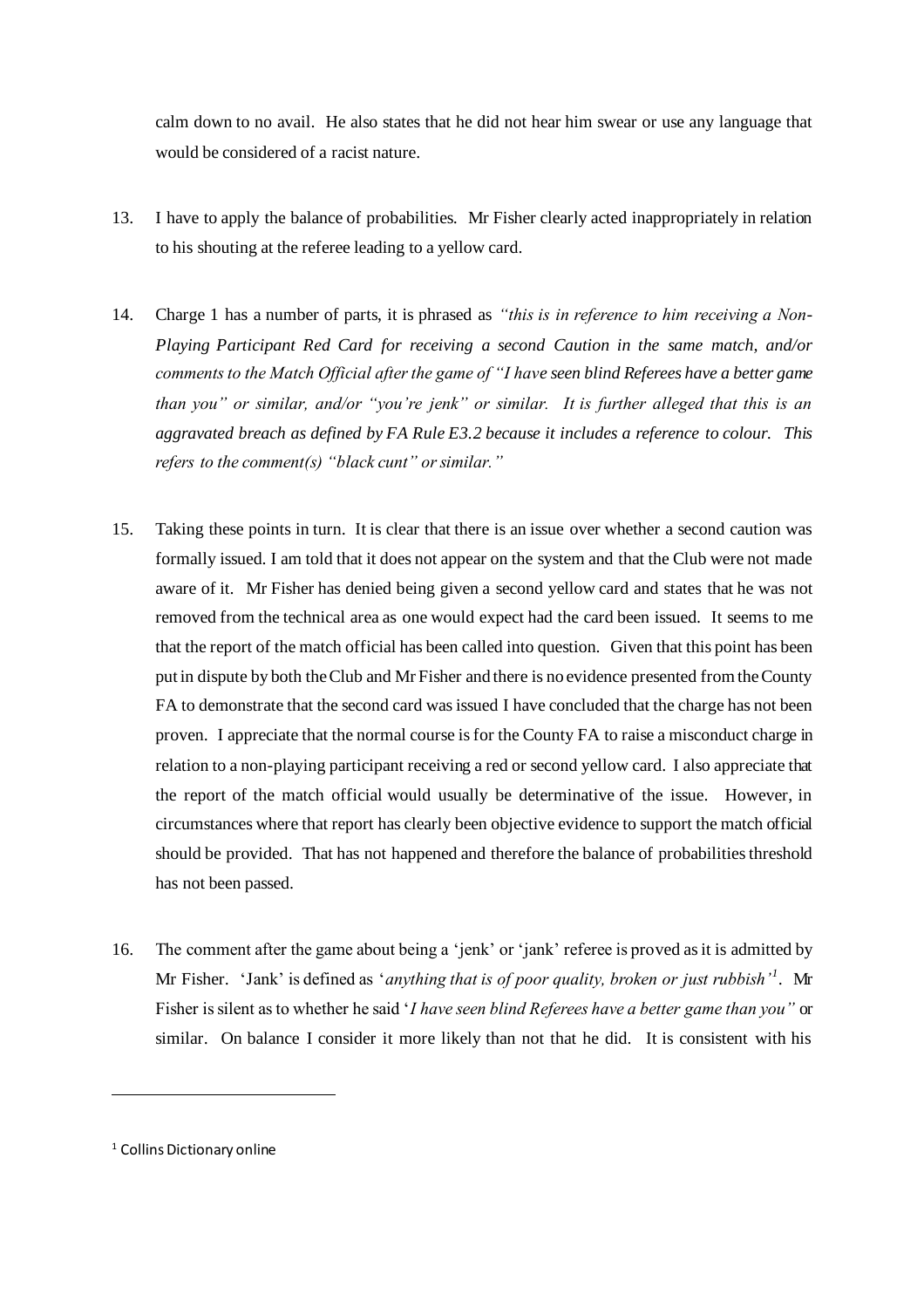aggressive behaviour witnessed by Mr Blenkinsopp, his consistent challenges to Mr Isaac's decisions and his admitted reference to him being a 'jank' referee.

- 17. On balance I have concluded that the comment 'black cunt' has not been proved. The following facts are relevant to this conclusion:
	- a. The distance between the witness and Mr Fisher;
	- b. The fact that Mr Moore could not hear the earlier conversation despite Mr Fisher being animated during that exchange;
	- c. The fact that Mr Isaac neither heard, nor had any comment reported to him; and
	- d. Mr Blenkinsopp did not hear anything and he was candid that Mr Fisher's conduct was inappropriate.
- 18. All these factors lead me to conclude that the balance of probabilities has not been satisfied in relation to the comment 'black cunt'.
- 19. I therefore conclude that Charge 1 is proven in relation to the comments after the match and that Charge 2 is not found proven.

## **Sanction**

- 20. I have had regard to the County FA Disciplinary Sanctions Guidelines, in force for the 2021/2022 season (**"the Guidelines"**).
- 21. The sanctioning range for improper conduct against a Match Official in Youth League is up to 6 matches and up to £60.
- 22. I take into account the circumstances and seriousness of the incident in deciding whether this is a low, mid or high offence and where within the range to impose the sanction. In so doing, I consider the following relevant aggravating and mitigating factors.
- 23. In terms of aggravating factors: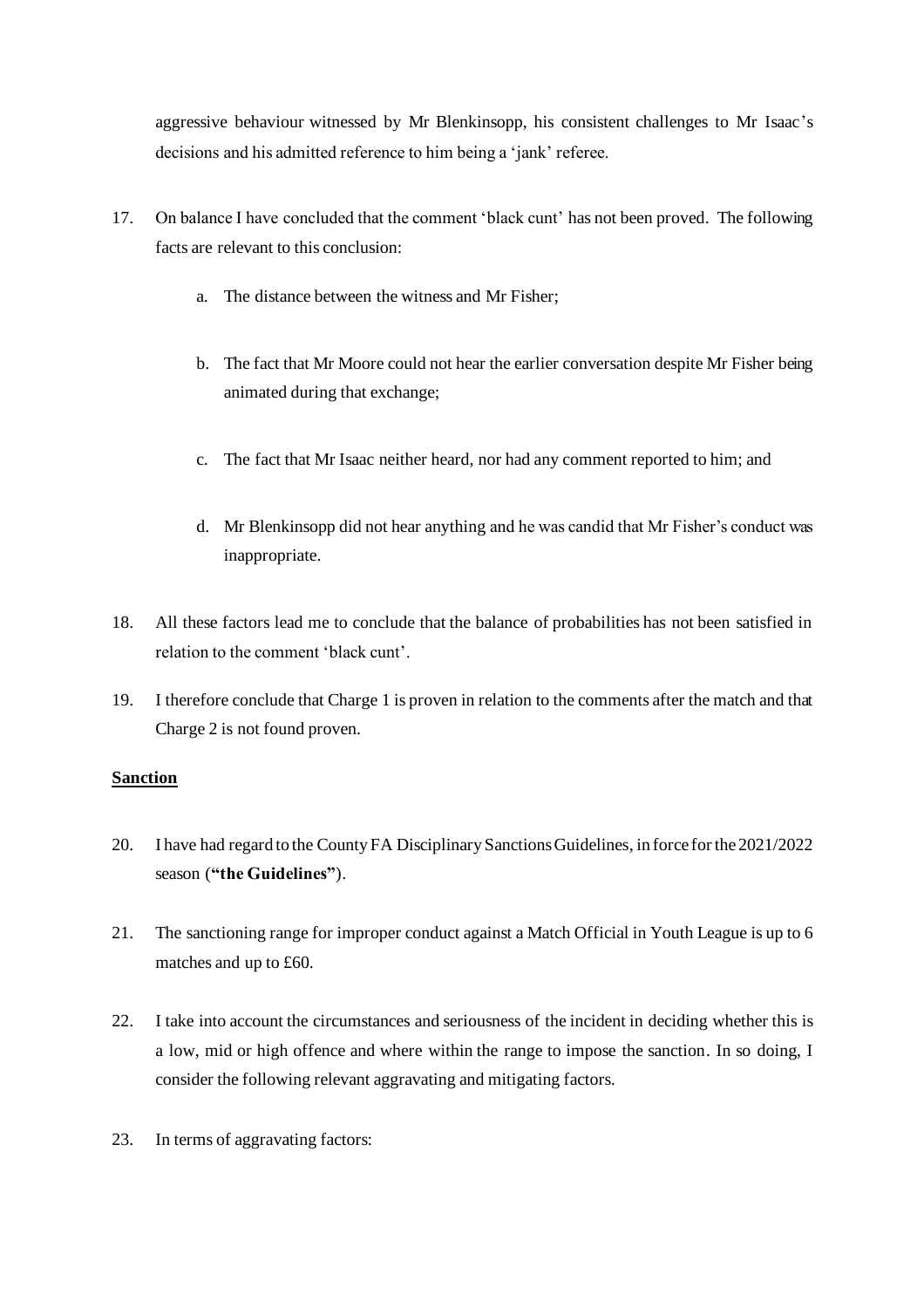- a. Mr. Fisher's behaviour towards Mr Isaac took place over a number of phases;
- b. Mr Fisher had been formally warned about his conduct by Mr Isaac issuing at least one yellow card;
- c. Mr Blenkinsopp had informally warned Mr Fisher about his behaviour towards Mr Isaac;
- d. Mr Fisher clearly considers it acceptable to insult the match official;
- e. The events took place at an under 16 game
- 24. In terms of mitigating factors:
	- a. Mr. Fisher has partially apologised; and
	- b. Mr. Fisher has no previous history of misconduct.
- 25. On balance I consider it appropriate to treat this as a high level offence and therefore I impose a 4 match suspension and a £40 fine.

#### **Outcome**

- 26. For the reasons set out above:
	- a. The Charges against Mr. Fisher are found proven.
	- b. Mr. Fisher is to receive the following sanctions:
		- (i) A 4 match suspension from all football activity;
		- (ii) A £40 fine; and
		- (iii) A warning as to his future conduct.
	- c. Prestbury Phantoms Youth shall receive 5 club disciplinary points.
- 27. The decision above may be appealed in accordance with the relevant regulations within the prevailing FA Handbook.